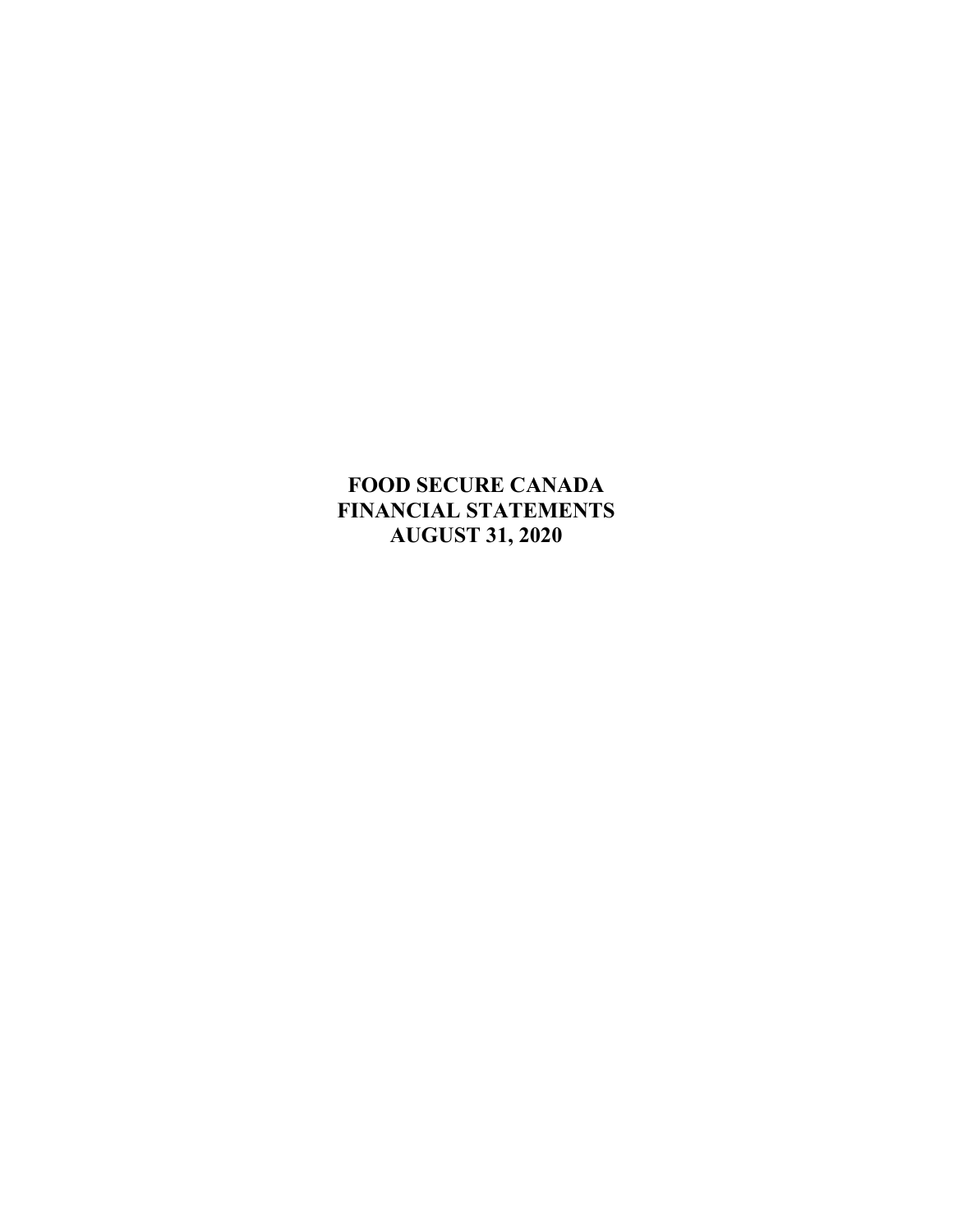# **FOOD SECURE CANADA TABLE OF CONTENTS AUGUST 31, 2020**

| <b>Contents</b>                            | Page     |
|--------------------------------------------|----------|
| Independent Auditor's Report               | $1 - 3$  |
| <b>Statement of Financial Position</b>     | 4        |
| Statement of Changes in Net Assets         | 5        |
| <b>Statement of Revenues Over Expenses</b> | $6 - 7$  |
| <b>Statement of Cash Flows</b>             | 8        |
| Notes to the Financial Statements          | $9 - 14$ |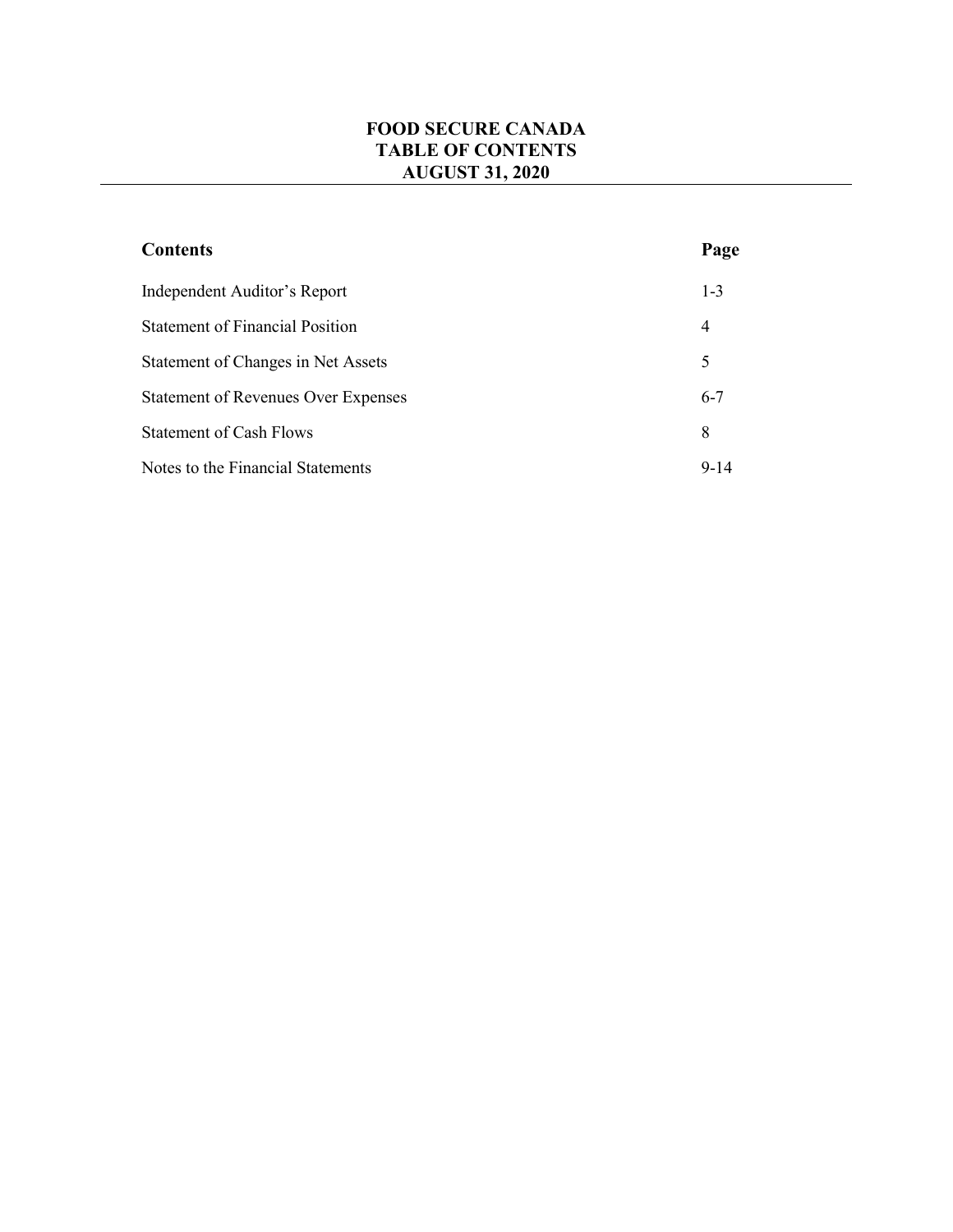## **INDEPENDENT AUDITOR'S REPORT**

To the Members of **FOOD SECURE CANADA** 

## *Qualified Opinion*

I have audited the financial statements of Food Secure Canada, which comprise the balance sheet as at August 31, 2020, and the statements of financial position, operations and changes in net assets and cash flows for the year then ended, and notes to the financial statements, including a summary of significant accounting policies.

In my opinion, the accompanying financial statements present fairly, in all material respects, the financial position of the organization as at August 31, 2020, and its results of operations and its cash flows for the year then ended in accordance with Canadian accounting standards for not-for-profit organizations.

## *Basis for Qualified Opinion*

In common with many non-profit organizations, the organization derives part of its revenue from donations, sponsorships, and promotions, the completeness of which were not susceptible to satisfactory audit verification. Accordingly, my audit of these revenues was limited to the amounts recorded in the records of the organization. Therefore, I am not able to determine whether any adjustments might be necessary to these revenues, excess of revenue over expenditures, assets and net assets as at August 31, 2020.

I conducted my audit in accordance with Canadian generally accepted auditing standards. My responsibilities under those standards are further described in the Auditor's Responsibilities for the Audit of the Financial Statements section of my report. I am independent of the organization in accordance with the ethical requirements that are relevant to my audit of the financial statements in Canada, and I have fulfilled my other ethical responsibilities in accordance with these requirements. I believe that the audit evidence I have obtained is sufficient and appropriate to provide a basis for my qualified audit opinion.

#### *Responsibilities of Management and Those Charged with Governance for the Financial Statements*

Management is responsible for the preparation and fair presentation of these financial statements in accordance with Canadian accounting standards for private enterprises, and for such internal control as management determines is necessary to enable the preparation of financial statements that are free from material misstatement, whether due to fraud or error.

In preparing the financial statements, management is responsible for assessing the organization's ability to continue as a going concern, disclosing, as applicable, matters related to going concern and using the going concern basis of accounting unless management either intends to liquidate the organization or to cease operations, or has no realistic alternative but to do so.

Those charged with governance are responsible for overseeing the organization's financial reporting process.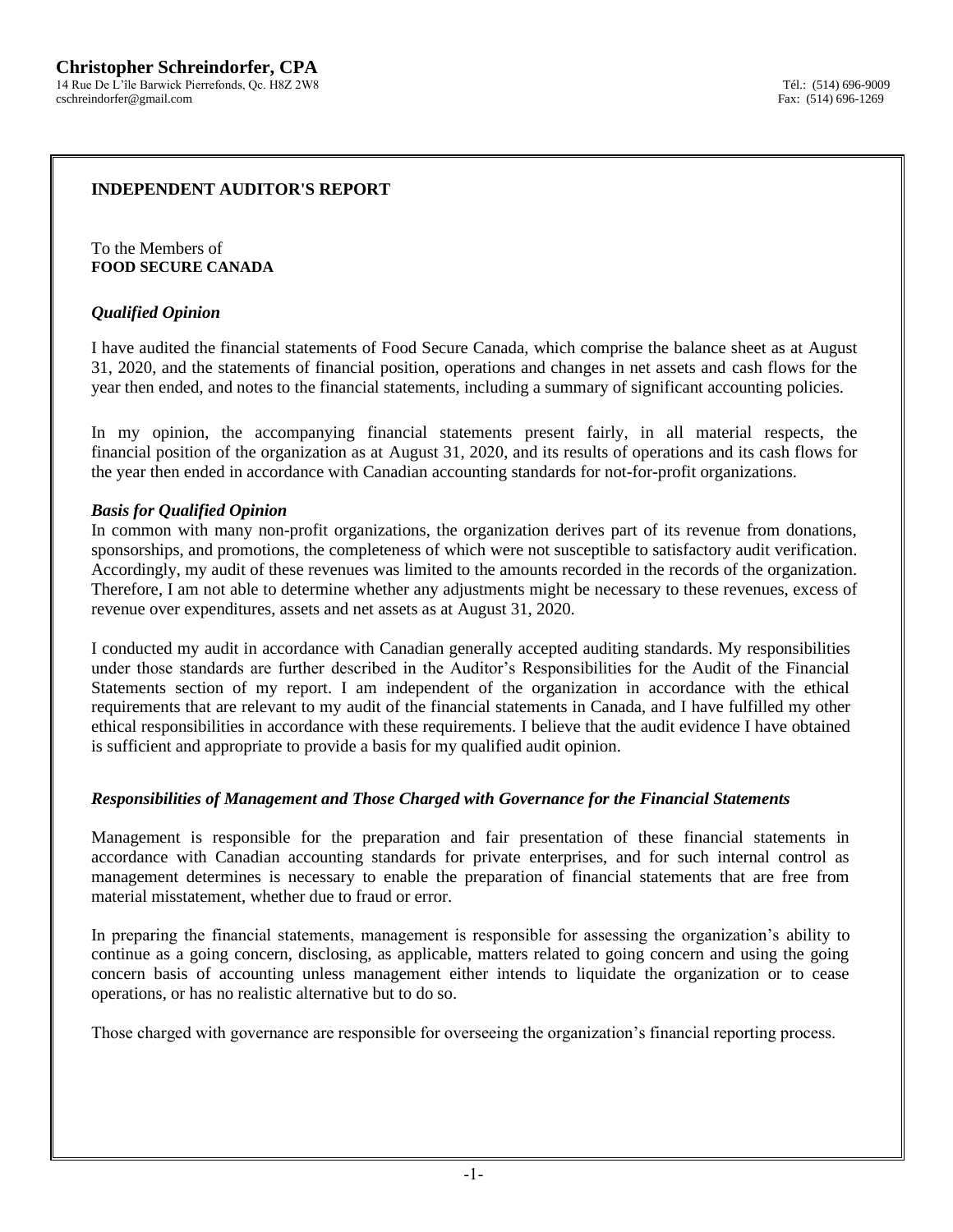## *Auditor's Responsibilities for the Audit of the Financial Statements*

My objectives are to obtain reasonable assurance about whether the financial statements as a whole are free from material misstatement, whether due to fraud or error, and to issue an auditor's report that includes my opinion. Reasonable assurance is a high level of assurance, but is not a guarantee that an audit conducted in accordance with Canadian generally accepted auditing standards will always detect a material misstatement when it exists. Misstatements can arise from fraud or error and are considered material if, individually or in the aggregate, they could reasonably be expected to influence the economic decisions of users taken on the basis of these financial statements.

As part of an audit in accordance with Canadian generally accepted auditing standards, I exercise professional judgment and maintain professional skepticism throughout the audit. I also:

- Identify and assess the risks of material misstatement of the financial statements, whether due to fraud or error, design and perform audit procedures responsive to those risks, and obtain audit evidence that is sufficient and appropriate to provide a basis for my opinion. The risk of not detecting a material misstatement resulting from fraud is higher than for one resulting from error, as fraud may involve collusion, forgery, intentional omissions, misrepresentations, or the override of internal control.
- Obtain an understanding of internal control relevant to the audit in order to design audit procedures that are appropriate in the circumstances, but not for the purpose of expressing an opinion on the effectiveness of the organization internal control.
- Evaluate the appropriateness of accounting policies used and the reasonableness of accounting estimates and related disclosures made by management.
- Conclude on the appropriateness of management's use of the going concern basis of accounting and, based on the audit evidence obtained, whether a material uncertainty exists related to events or conditions that may cast significant doubt on the organization's ability to continue as a going concern. If I conclude that a material uncertainty exists, I are required to draw attention in my auditor's report to the related disclosures in the financial statements or, if such disclosures are inadequate, to modify my opinion. My conclusions are based on the audit evidence obtained up to the date of my auditor's report. However, future events or conditions may cause the organization to cease to continue as a going concern.
- Evaluate the overall presentation, structure and content of the financial statements, including the disclosures, and whether the financial statements represent the underlying transactions and events in a manner that achieves fair presentation.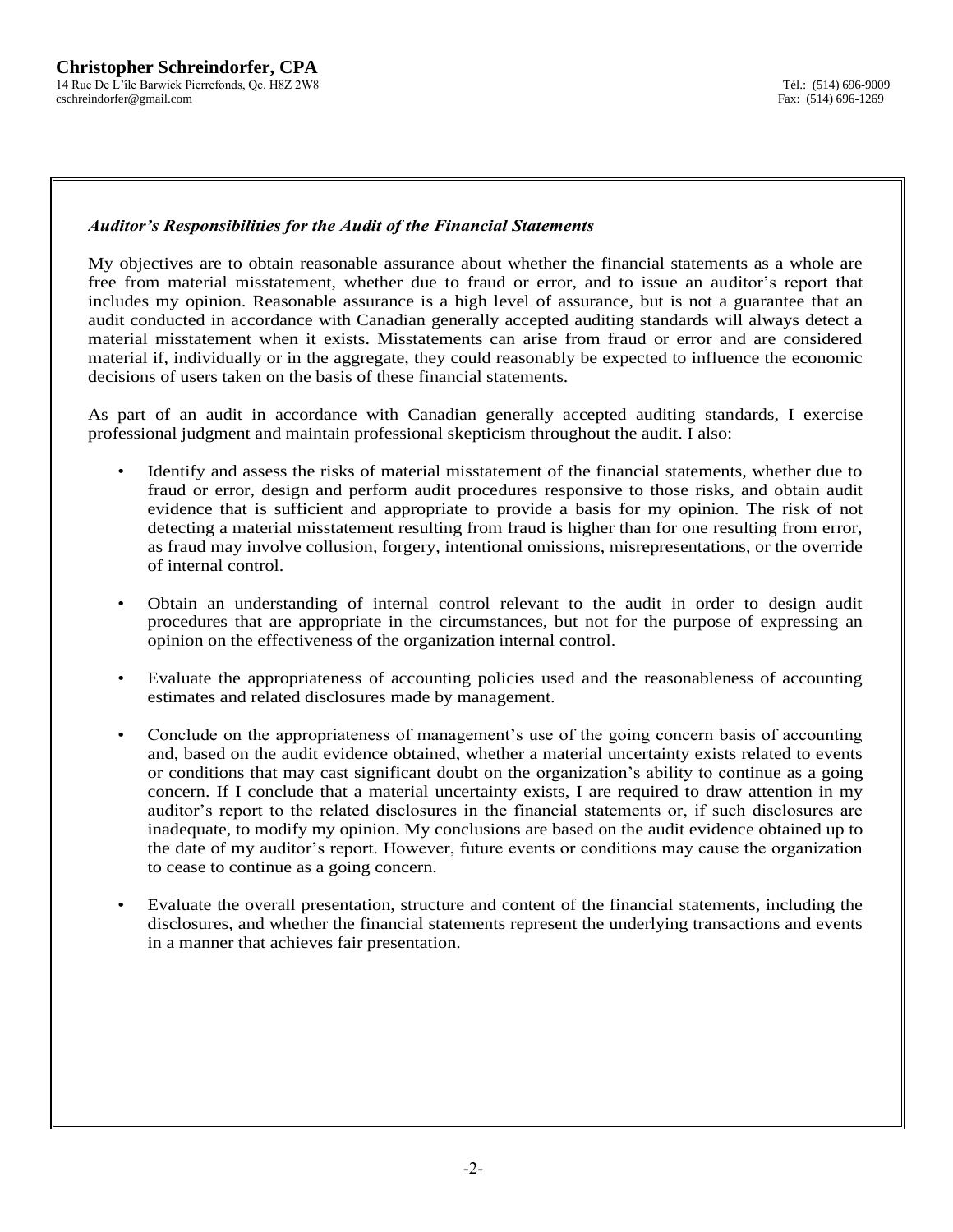I communicate with those charged with governance regarding, among other matters, the planned scope and timing of the audit and significant audit findings, including any significant deficiencies in internal control that I identify during my audit.

Christopher Schrendad, CPA

January 14, 2021

1

<sup>1</sup> CPA auditor, CA, public accountancy permit No. A120681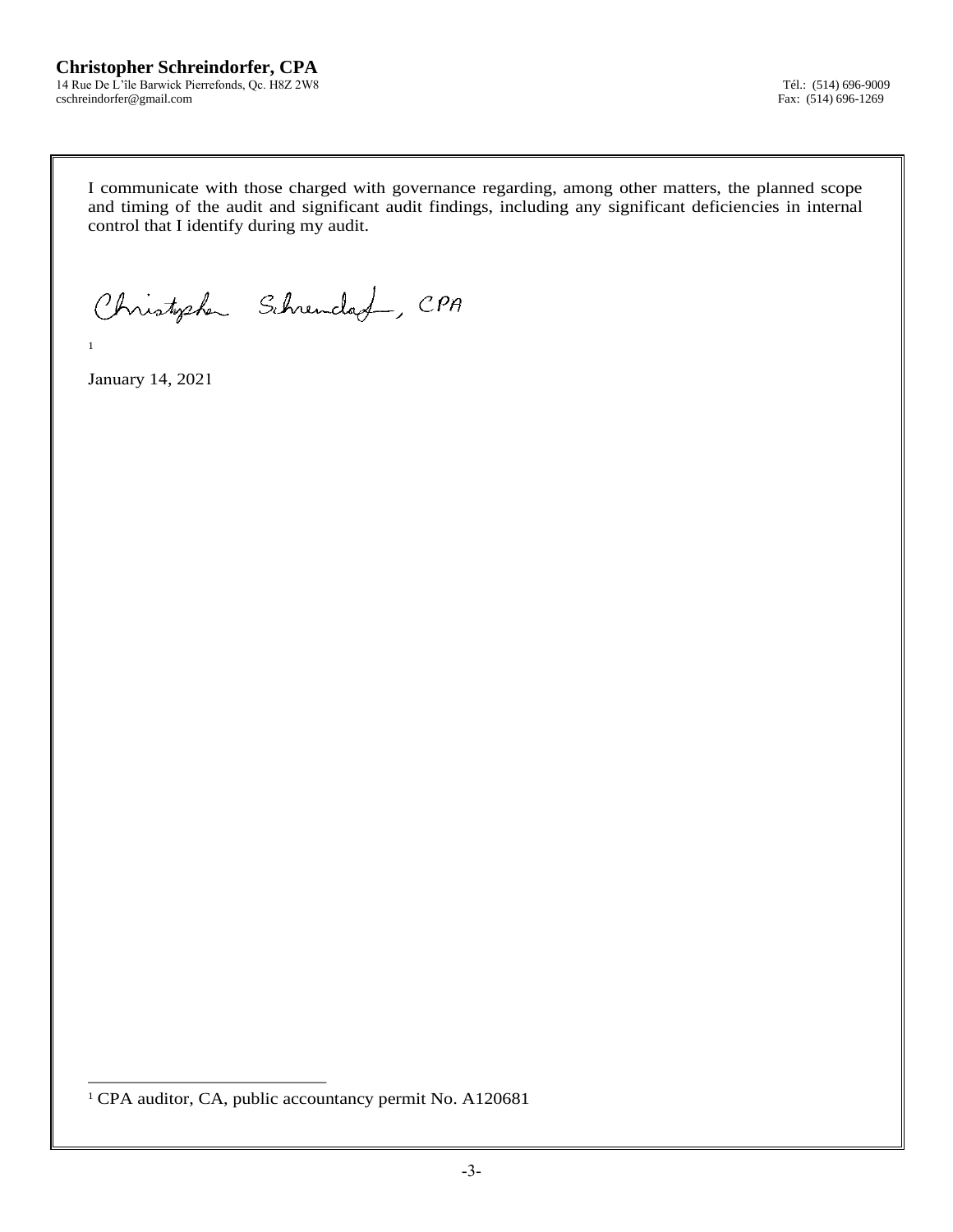# **FOOD SECURE CANADA STATEMENT OF FINANCIAL POSITION AS AT AUGUST 31, 2020**

|                                        | 2020      | 2019         |
|----------------------------------------|-----------|--------------|
|                                        | \$        | $\mathbb{S}$ |
| <b>ASSETS</b>                          |           |              |
| <b>Current Assets</b>                  |           |              |
| Cash                                   | 32,121    | 26,429       |
| Temporary investments (note 3)         | 5,350     | 5,065        |
| Government grants receivable           | 34,309    | 18,239       |
| Accounts and contributions receivable  | 31,320    | 18,806       |
| Sales tax receivable                   | 11,520    | 2,512        |
| Deferred costs (note 7)                |           |              |
| Total current assets                   | 114,620   | 71,051       |
| Capital assets (note 4)                | 2,261     | 2,826        |
| Intangible assets (note 5)             | 7,065     | 8,830        |
|                                        | 123,946   | 82,707       |
| <b>LIABILITIES</b>                     |           |              |
| <b>Current Liabilities</b>             |           |              |
| Accounts payable and accruals (note 6) | 16,131    | 12,038       |
| Deferred assembly revenues (note 7)    |           |              |
| Deferred contributions (note 8)        | 111,177   | 43,484       |
|                                        | 127,308   | 55,522       |
| <b>NET ASSETS</b>                      |           |              |
| Restricted                             | 9,326     | 11,656       |
| Unrestricted                           | (12, 688) | 15,529       |
|                                        | (3,362)   | 27,185       |
|                                        | 123,946   | 82,707       |

## ON BEHALF OF THE BOARD

Melana Roberts, Chair of the Board

Ashley Jean-Marie, Treasurer of the Board

See notes to Financial Statements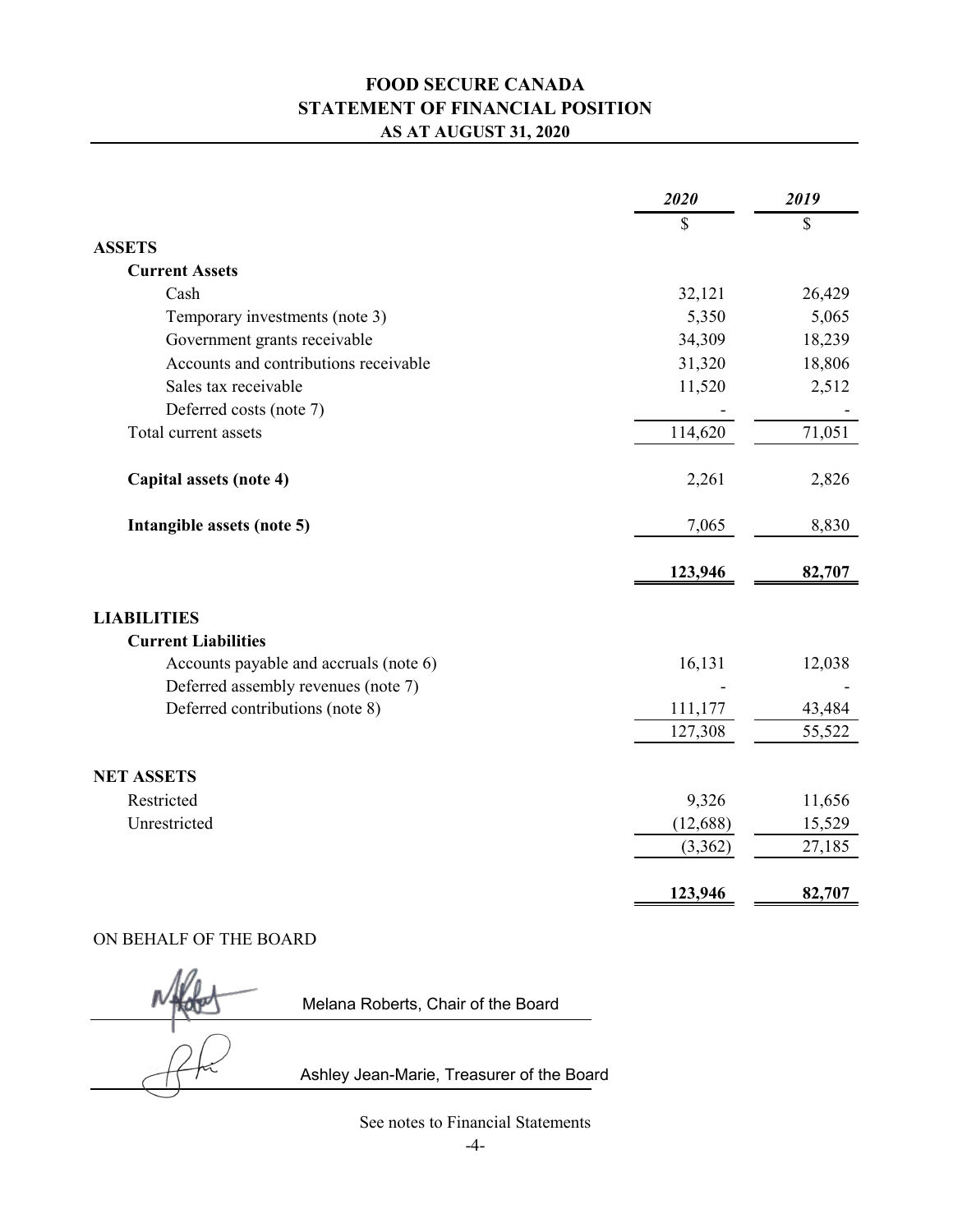# **FOOD SECURE CANADA STATEMENT OF CHANGES IN NET ASSETS FOR THE YEAR ENDED AUGUST 31, 2020**

|                                               | 2020      | 2019     |
|-----------------------------------------------|-----------|----------|
|                                               | \$        | \$       |
| Balance, beginning of the year                | 27,185    | 35,673   |
| Excess of expenses over revenues for the year | (30, 547) | (8, 488) |
| Balance, end of year                          | (3,362)   | 27,185   |
|                                               |           |          |
|                                               |           |          |
| Represented by:                               |           |          |
| Net assets invested in capital assets         | 9,326     | 11,656   |
| Unrestricted net assets                       | (12, 688) | 15,529   |
|                                               | (3, 362)  | 27,185   |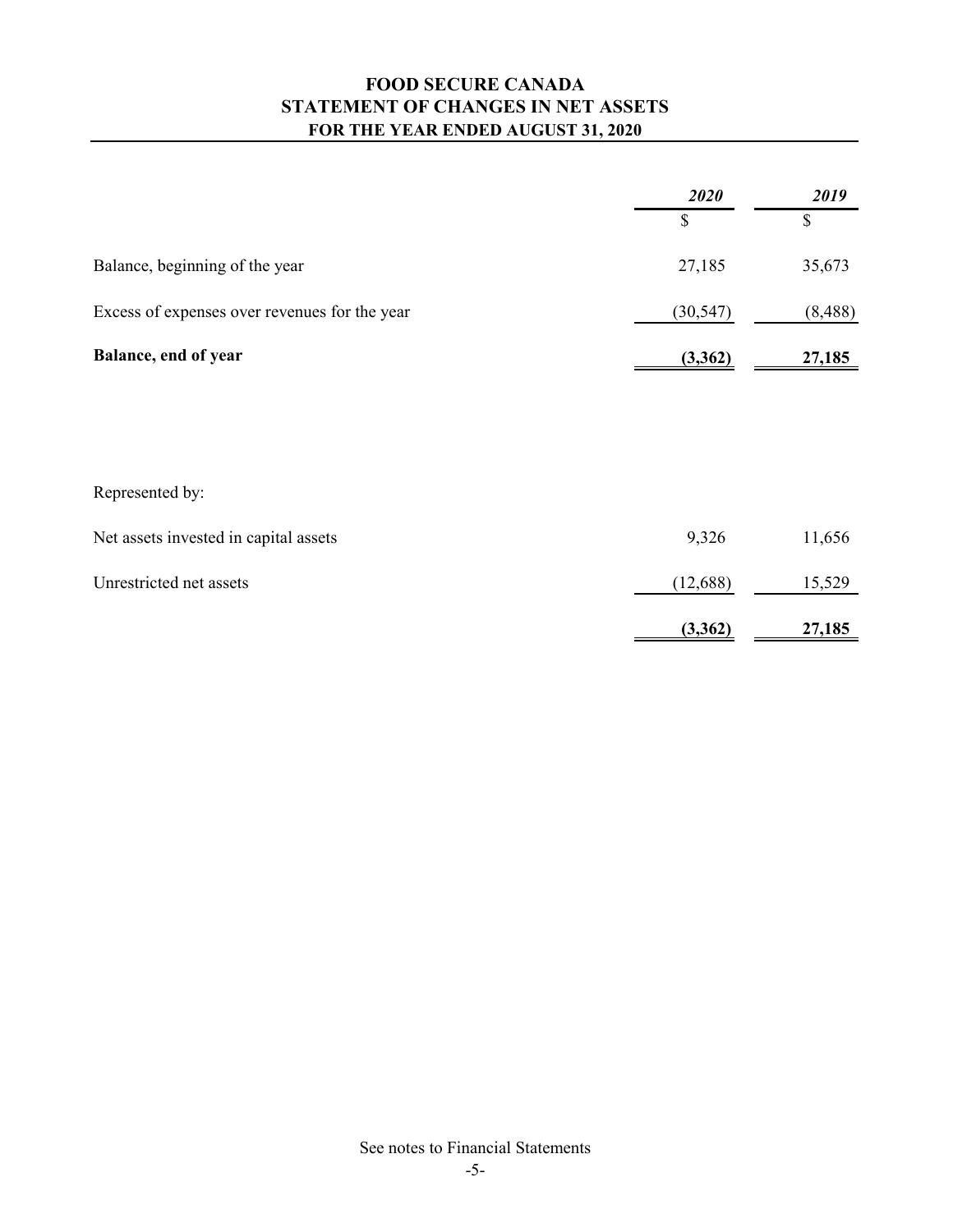# **FOOD SECURE CANADA STATEMENT OF REVENUES OVER EXPENSES FOR THE YEAR ENDED AUGUST 31, 2020**

|                    | General                      | <b>School</b> | <b>Eat Think</b> | <b>McConnell</b>             | <b>SDG</b>               | <b>ISED</b>              | <b>Total</b>             | <b>Total</b> |
|--------------------|------------------------------|---------------|------------------|------------------------------|--------------------------|--------------------------|--------------------------|--------------|
|                    |                              | Food          | <b>Vote</b>      | <b>Nourish</b>               |                          |                          | 2020                     | 2019         |
|                    | \$                           | \$            | \$               | \$                           | \$                       | $\mathbf S$              | \$                       | \$           |
| <b>REVENUES</b>    |                              |               |                  |                              |                          |                          |                          |              |
| Foundations        |                              |               |                  |                              |                          |                          |                          |              |
| McConnell          |                              | 34,000        |                  |                              |                          | $\overline{\phantom{a}}$ | 34,000                   | 145,967      |
| Interpares         | 54,000                       |               | 10,000           | $\overline{\phantom{a}}$     | $\overline{\phantom{a}}$ | $\overline{\phantom{a}}$ | 64,000                   | 47,500       |
| Heart & Stroke     |                              | 4,250         |                  | $\overline{\phantom{a}}$     |                          | $\overline{\phantom{a}}$ | 4,250                    | 5,650        |
| VON Canada         | $\blacksquare$               | 8,500         |                  | $\overline{\phantom{a}}$     | $\overline{\phantom{a}}$ | $\overline{\phantom{a}}$ | 8,500                    | 8,493        |
| Foodshare          |                              |               |                  | $\qquad \qquad -$            |                          | $\overline{\phantom{a}}$ | $\overline{\phantom{a}}$ | 250          |
| <b>SPCS</b>        |                              |               |                  | $\overline{\phantom{a}}$     |                          | $\blacksquare$           |                          |              |
| Other              | 11,963                       |               | 35,610           | $\overline{\phantom{0}}$     |                          | $\overline{\phantom{a}}$ | 47,573                   | 72,889       |
| Government         |                              |               |                  |                              |                          |                          |                          |              |
| Federal            | 48,623                       |               |                  | $\overline{\phantom{a}}$     | 33,022                   | 146,631                  | 228,276                  | 130,899      |
| Provincial         | $\qquad \qquad \blacksquare$ |               | Ξ.               | $\overline{\phantom{a}}$     | $\overline{\phantom{a}}$ | $\overline{\phantom{a}}$ | $\overline{\phantom{a}}$ | 57,500       |
| Sponsorships       |                              |               |                  | $\overline{\phantom{0}}$     |                          |                          | $\blacksquare$           | 126,767      |
| Registration       |                              |               |                  | $\overline{\phantom{0}}$     |                          | $\blacksquare$           | $\blacksquare$           | 174,233      |
| Donations          | 18,825                       | 12,130        |                  | $\overline{\phantom{a}}$     | $\overline{\phantom{a}}$ | $\overline{\phantom{a}}$ | 30,955                   | 34,956       |
| Sales and services | 14,060                       |               |                  | $\overline{\phantom{a}}$     |                          | $\blacksquare$           | 14,060                   | 19,511       |
| Memberships        | 21,687                       |               |                  | $\overline{\phantom{0}}$     |                          | $\overline{a}$           | 21,687                   | 20,206       |
| Other income       | 8,377                        |               |                  | $\qquad \qquad \blacksquare$ |                          |                          | 8,377                    | 7,258        |
|                    | 177,535                      | 58,880        | 45,610           | $\overline{\phantom{a}}$     | 33,022                   | 146,631                  | 461,678                  | 852,079      |

See notes to Financial Statements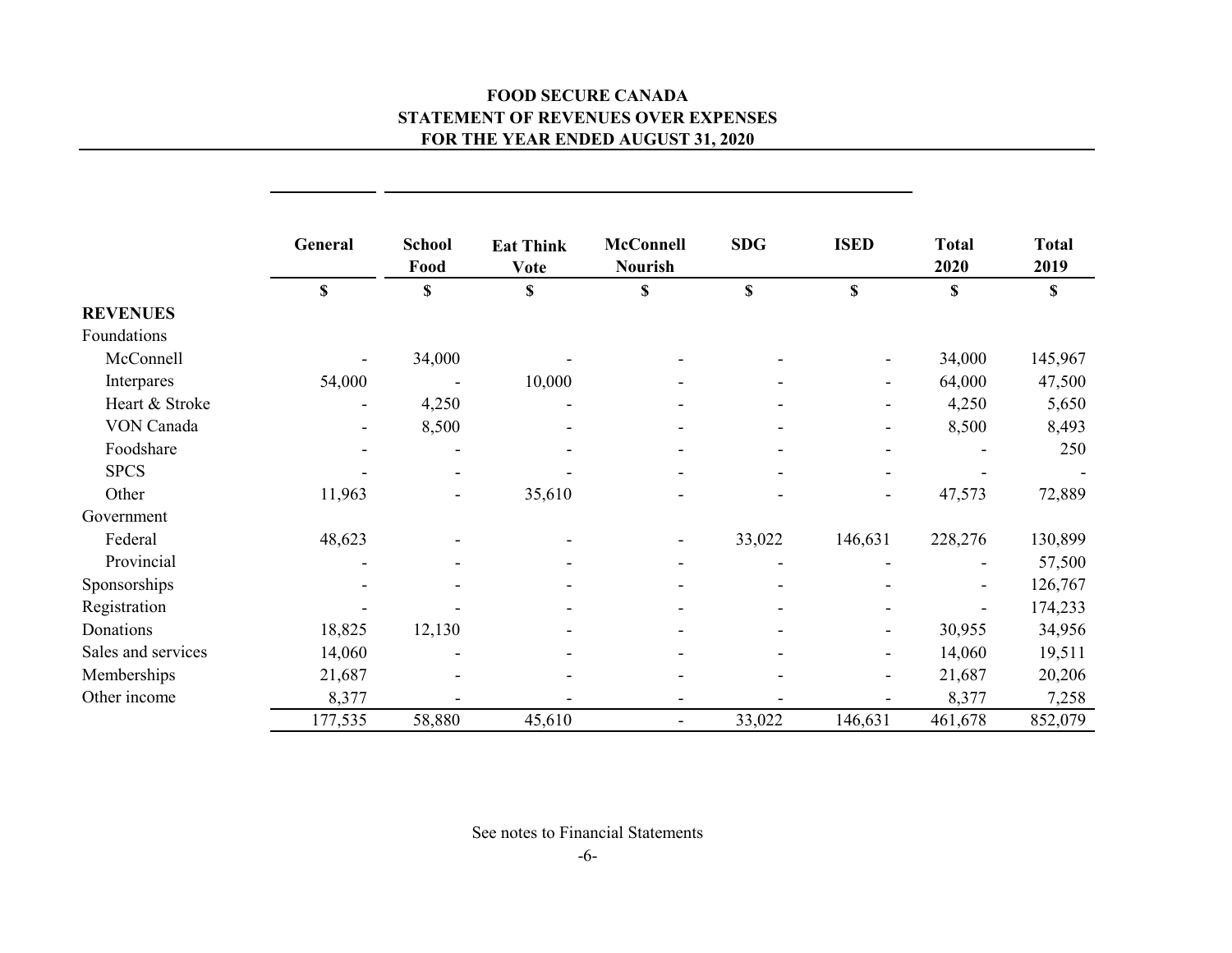# **FOOD SECURE CANADA STATEMENT OF REVENUES OVER EXPENSES FOR THE YEAR ENDED AUGUST 31, 2020**

|                                                                 | <b>GENERAL</b> |                       |                                 |                                    |                          |             |                   |                   |
|-----------------------------------------------------------------|----------------|-----------------------|---------------------------------|------------------------------------|--------------------------|-------------|-------------------|-------------------|
|                                                                 | Core           | <b>School</b><br>Food | <b>Eat Think</b><br><b>Vote</b> | <b>McConnell</b><br><b>Nourish</b> | <b>SDG</b>               | <b>ISED</b> | <b>Total 2020</b> | <b>Total 2019</b> |
|                                                                 | \$             | \$                    | \$                              | \$                                 | $\mathbf S$              | \$          | \$                | \$                |
| <b>EXPENSES</b>                                                 |                |                       |                                 |                                    |                          |             |                   |                   |
| Human resources support                                         | 95,838         |                       | 23,039                          | 37,640                             | 30,000                   | 82,008      | 268,525           | 433,133           |
| <b>AGM</b> Forum/festin                                         | 1,362          |                       |                                 |                                    |                          |             | 1,362             | 52,491            |
| Marketing & advertising                                         | 18,011         |                       | 1,921                           |                                    |                          | 12,046      | 31,978            | 36,953            |
| Professional services                                           | 14,825         |                       | 468                             |                                    |                          | 37,027      | 52,320            | 43,464            |
| Administrative                                                  | 9,101          |                       | 21,014                          |                                    | 3,022                    | 2,000       | 35,137            | 51,324            |
| Program supplies and costs                                      | 2,000          | 27,412                | 3,550                           | 2,500                              |                          | 6,223       | 41,685            | 99,864            |
| Office supplies $&$ expenses                                    | 13,541         | 1,638                 |                                 | 733                                |                          |             | 15,912            | 31,046            |
| Convening                                                       |                |                       |                                 |                                    |                          |             |                   | 17,458            |
| Insurance                                                       | 2,936          |                       |                                 |                                    |                          |             | 2,936             | 2,974             |
| Travel                                                          | 2,869          |                       | 2,147                           |                                    | $\overline{\phantom{a}}$ | 7,044       | 12,060            | 72,067            |
| Rent & utilities                                                | 23,890         |                       |                                 |                                    |                          |             | 23,890            | 16,880            |
| Interest expense                                                | 4,090          |                       |                                 |                                    |                          |             | 4,090             |                   |
| Amortization                                                    | 2,330          |                       |                                 |                                    |                          |             | 2,330             | 2,913             |
|                                                                 | 190,793        | 29,050                | 52,139                          | 40,873                             | 33,022                   | 146,348     | 492,225           | 860,567           |
| <b>EXCESS OF REVENUE OVER</b><br><b>EXPENSES (EXPENSES OVER</b> |                |                       |                                 |                                    |                          |             |                   |                   |
| <b>REVENUES)</b>                                                | (13,258)       | 29,830                | (6,529)                         | (40, 873)                          |                          | 283         | (30, 547)         | (8, 488)          |

See notes to Financial Statements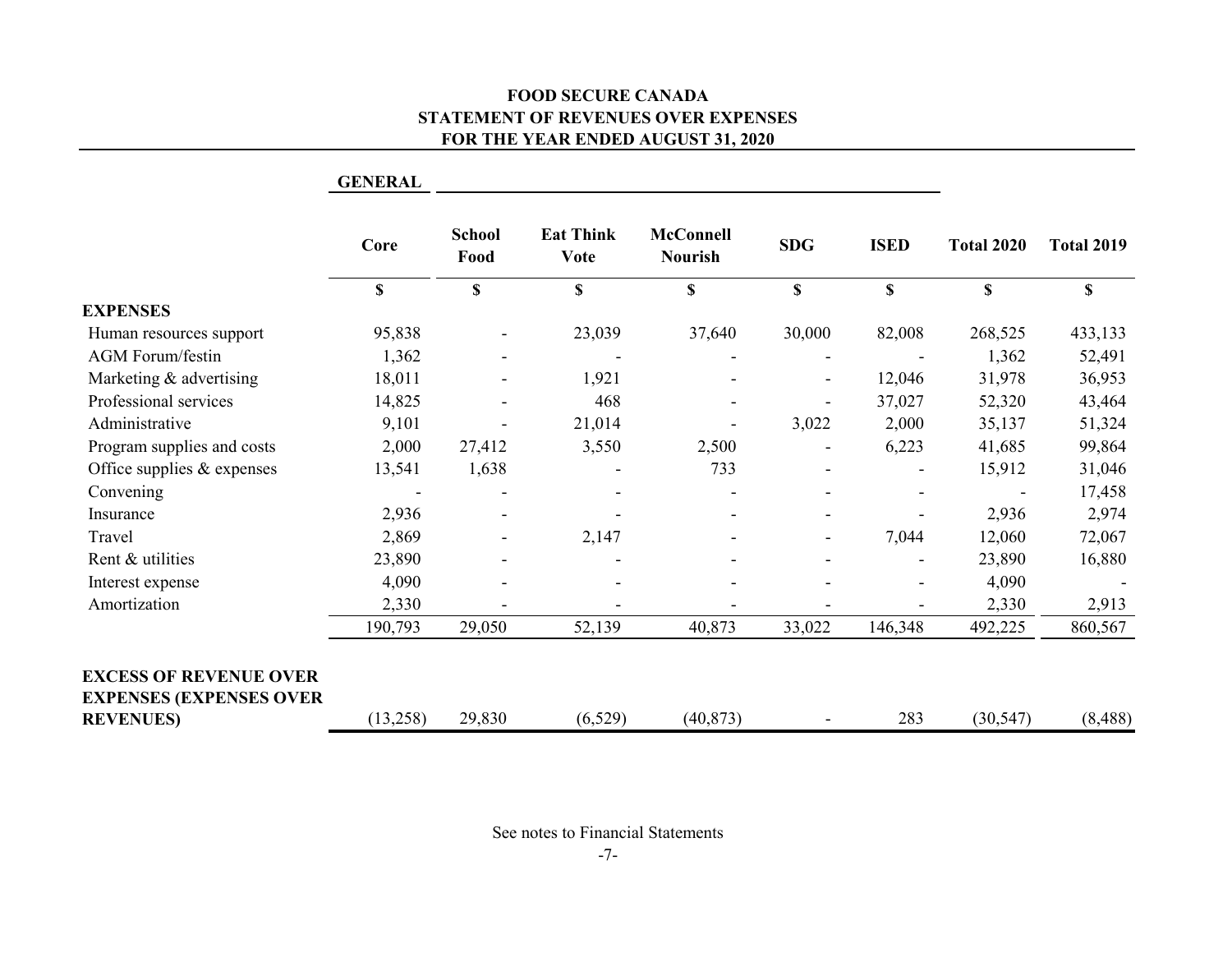# **FOOD SECURE CANADA STATEMENT OF CASH FLOWS FOR THE YEAR ENDED AUGUST 31, 2020**

|                                                  | 2020      | 2019         |
|--------------------------------------------------|-----------|--------------|
|                                                  |           | $\mathbb{S}$ |
| CASH PROVIDED FROM (USED FOR)                    |           |              |
| <b>Operations</b>                                |           |              |
| Excess of expenses over revenues                 | (30, 547) | (8, 488)     |
| Amortization of capital and intangible assets    | 2,330     | 2,913        |
|                                                  | (28,217)  | (5,575)      |
| Net changes in non-cash working capital:         |           |              |
| Government grant receivable                      | (16,070)  | (1,130)      |
| Accounts and contributions receivable            | (12, 514) | (8,320)      |
| Temporary investments                            | (285)     |              |
| Sales tax receivable                             | (9,008)   | (2,512)      |
| Deferred costs                                   |           | 60,215       |
| Accounts payable and accruals                    | 4,093     | (4,675)      |
| Deferred contributions                           | 67,693    | 14,282       |
| Deferred partnership income                      |           | (127, 984)   |
| Deferred assembly revenues                       |           | (75,097)     |
|                                                  | 5,692     | (150, 796)   |
| <b>Investing activities</b>                      |           |              |
| Acquisition of capital assets                    |           |              |
| Increase (decrease) in cash and cash equivalents | 5,692     | (150, 796)   |
| Cash and cash equivalents, beginning of the year | 26,429    | 177,225      |
| Cash and cash equivalents, end of year           | 32,121    | 26,429       |
|                                                  |           |              |
| Represented by:                                  |           |              |
| Cash                                             | 32,121    | 26,429       |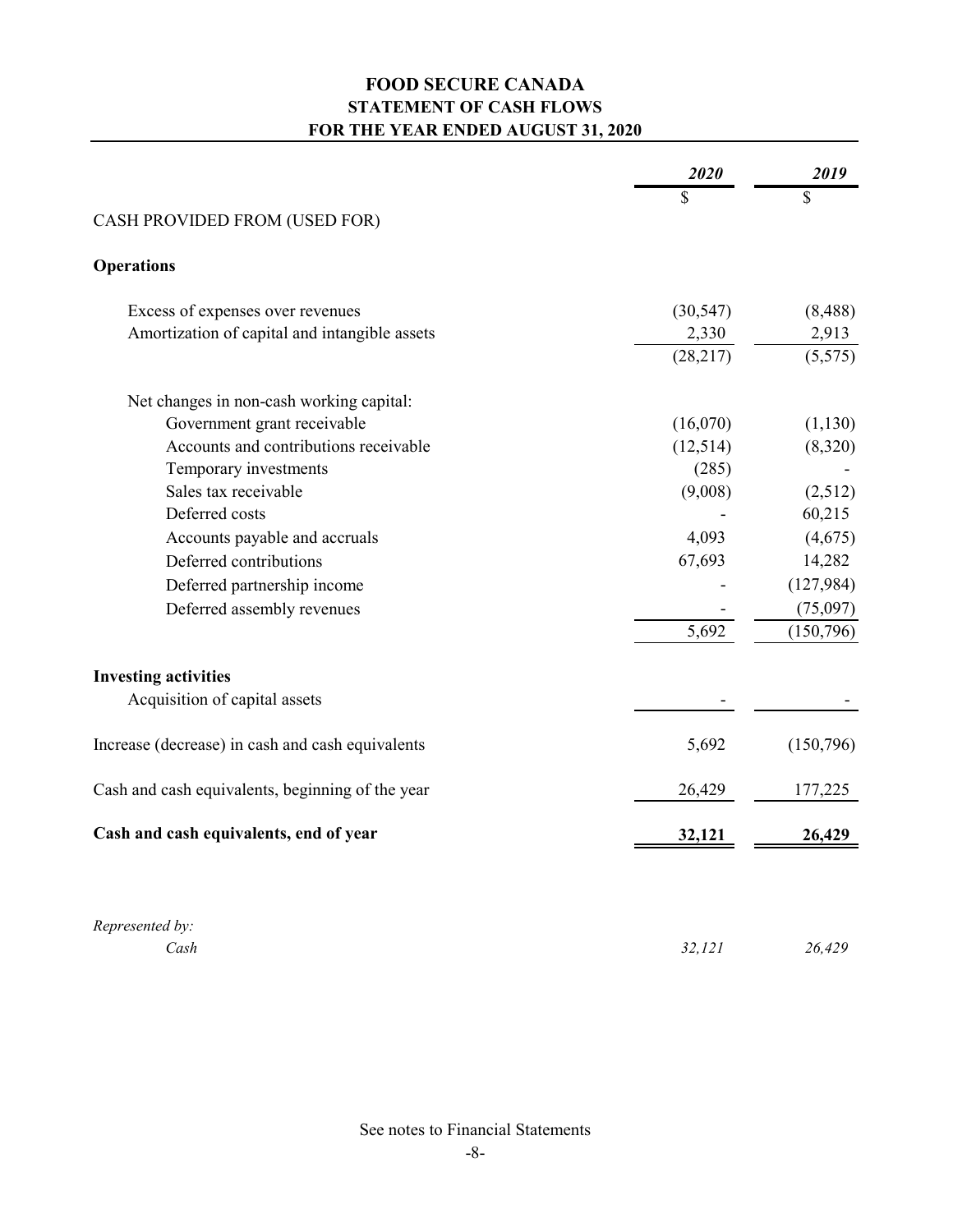#### **1. STATUS AND PURPOSE OF THE ORGANIZATION**

Food Secure Canada incorporated as a not-for-profit organization under the Canada Corporations Act in October 2006. Food Secure Canada is a Canada-wide alliance of civil society organizations and individuals collaborating to advance dialogue and cooperation for policies and programs that improve food security and food sovereignty in Canada and globally.

#### **2. SIGNIFICANT ACCOUNTING POLICIES**

The Organization applies the Canadian accounting standards for not-for-profit organizations in Part III of the CPA Canada Handbook –Accounting.

#### **Use of estimates**

The preparation of these financial statements, in conformity with Canadian accounting standards for not-for-profit organizations, requires management to make estimates and assumptions that affect the reported amount of assets and liabilities, the disclosure of contingent assets and liabilities at the date of the financial statements and the reported amounts of revenues and expenses during the reported period. These estimates are reviewed periodically, and adjustments are made to income as appropriate in the year they becomeknown.

The most significant estimates relate to the allocation of costs, deferred income revenues and contributions and the deferred costs of capital assets.

#### **Revenue recognition**

The Organization follows the deferral method of accounting for contributions and partnership income. Restricted contributions are recognized as revenue in the year in which the related expenses are incurred. Unrestricted contributions are recognized as revenue when received or receivable if the amount to be received can be reasonably estimated and collection is reasonably assured.

Other revenues are recognized as revenue when the service is rendered.

### **Contributed services and material**

Volunteers contribute an amount of their time each year. Because of the difficulty of determining their fair value, these hours are not recognized in these financial statements.

#### **Cash and cash equivalents**

The Organization's policy is to disclose bank balances under cash and cash equivalents, including bank overdrafts with balances that fluctuate frequently from being positive to overdrawn, and temporary investments with a maturity period of three months or less from the date of acquisition. Temporary investments that the entity cannot use for current transactions because they are pledged as security are also excluded from cash and cashequivalents.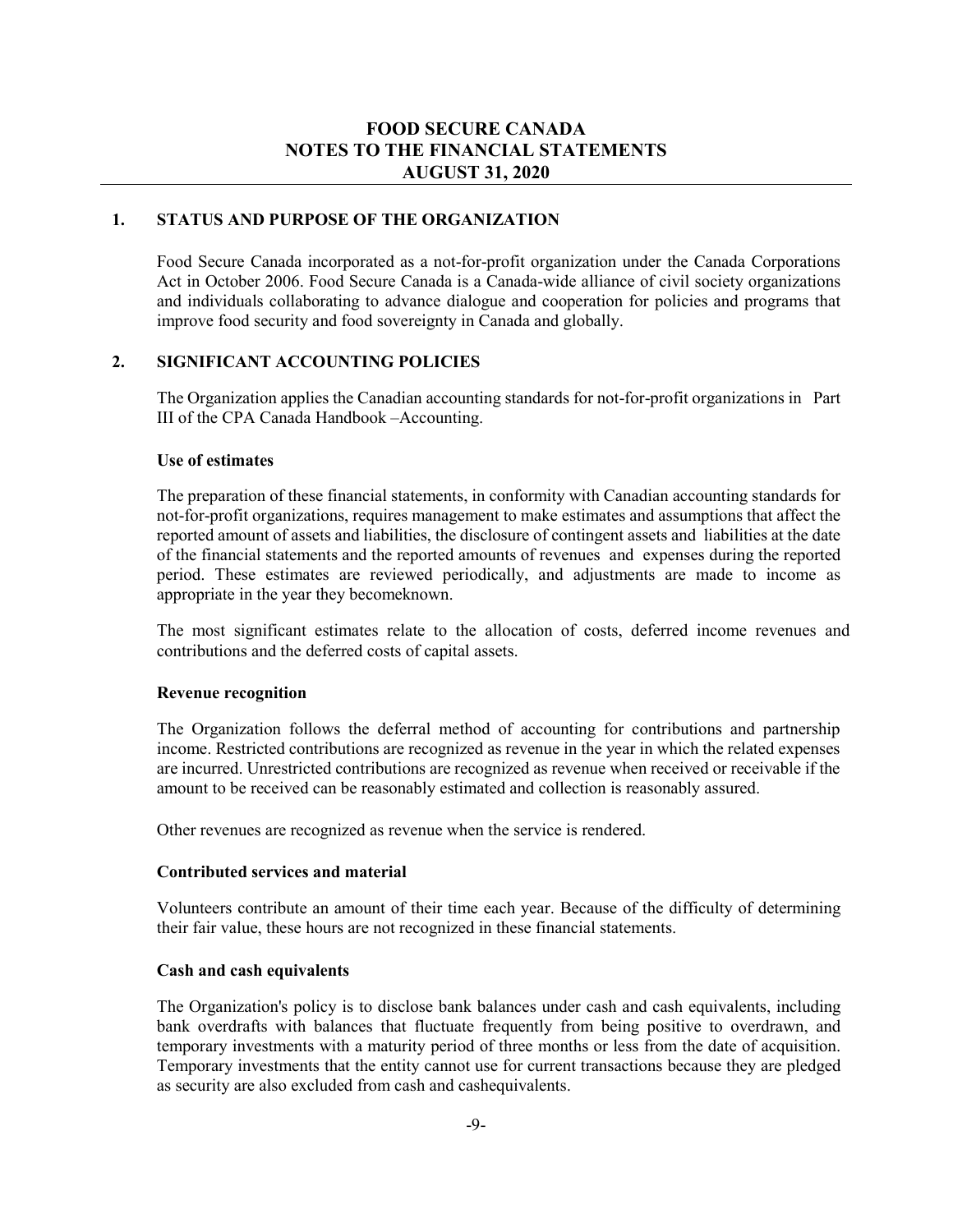## **2. SIGNIFICANT ACCOUNTING POLICIES (continued)**

### **Financial instruments**

## *Measurement of financial instruments*

The Organization initially measures its financial assets and financial liabilities at fair value, except for certain non-arm's length transactions.

The Organization subsequently measures all its financial assets and financial liabilities at cost or amortized cost, except for investments in equity instruments that are quoted in an active market, which are measured at fair value. Changes in fair value are recognized in net income.

Financial assets measured at amortized cost include cash, term deposits and accounts receivable.

Financial liabilities measured at amortized cost include trade accounts payable and accrued liabilities.

## *Impairment*

Financial assets measured at cost are tested for impairment when there are indicators of possible impairment. The Organization determines whether a significant adverse change has occurred in the expected timing or amount of future cash flows from the financial asset. If this is the case, the carrying amount of the asset is reduced directly to the higher of the present value of the cash flows expected to be generated by holding the asset, and the amount that could be realized by selling the asset at the balance sheet date. The amount of the write-down is recognized in net earnings. The previously recognized impairment loss may be reversed to the extent of the improvement, provided it is no greater than the amount that would have been reported at the date of the reversal had the impairment not been recognized previously. The amount of the reversal is recognized in net earnings.

## **Capital assets**

Capital assets are accounted for at cost. Amortization is calculated using the straight-line method at the rate that varies 3 to 5 years.

#### **Intangible assets**

Intangible assets are accounted for at cost. Amortization is calculated on its estimated useful life using the straight-line method at the rate of 20%.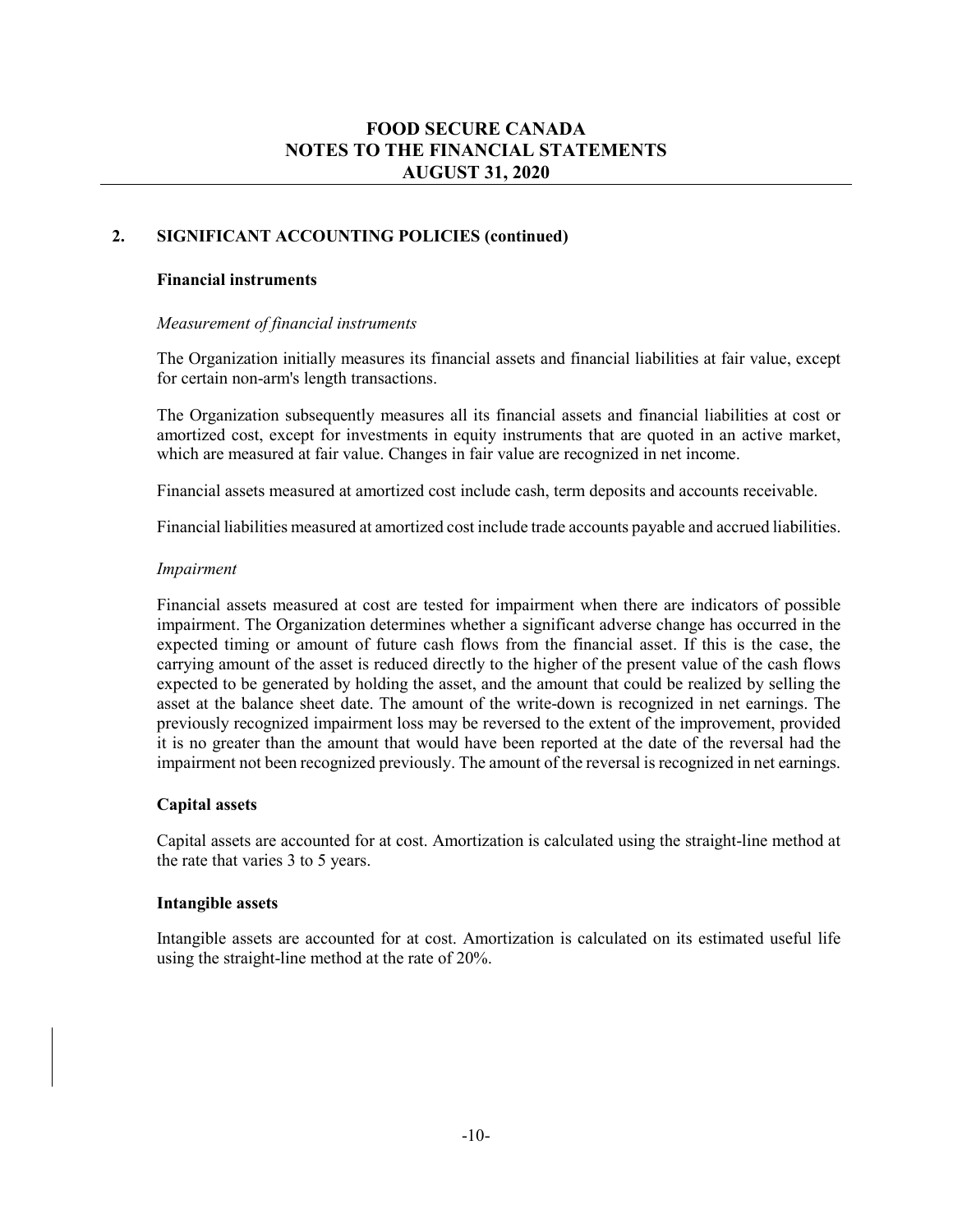## **2. SIGNIFICANT ACCOUNTING POLICIES (continued)**

### **Allocation of expenses**

The Organization records a number of its expenses by program and activity. The expenses are allocated based on direct cost or management estimate as to the program they relate to. Personnel are allocated on the following basis: proportionally by the estimated hours worked for each program and activity.

## **3. TEMPORARY INVESTMENTS**

|                                                       | 2020    | 2019    |
|-------------------------------------------------------|---------|---------|
| One year non-redeemable investment, 1% (2019; 0.85%), |         |         |
| maturing in May 2021.                                 | \$5,350 | \$5,065 |

## **4. CAPITAL ASSETS**

|                    |             | 2020                        |                   |                   |
|--------------------|-------------|-----------------------------|-------------------|-------------------|
|                    | <b>Cost</b> | Accumulated<br>amortization | Net book<br>value | Net book<br>value |
| Computer equipment | \$10,353    | \$8,092                     | \$2,261           | \$2,826           |

## **5. INTANGIBLE ASSETS**

|         |          | 2019                        |                          |                          |
|---------|----------|-----------------------------|--------------------------|--------------------------|
|         | Cost     | Accumulated<br>amortization | <b>Net book</b><br>value | <b>Net book</b><br>value |
| Website | \$30,796 | \$23,732                    | \$7,065                  | \$8,830                  |

## **6. ACCOUNTS PAYABLE**

|                        | 2020     | 2019     |
|------------------------|----------|----------|
| Trade accounts payable | \$9,841  | \$9,392  |
| <b>Salaries</b>        | 6,290    | 2,646    |
|                        | \$16,131 | \$12,038 |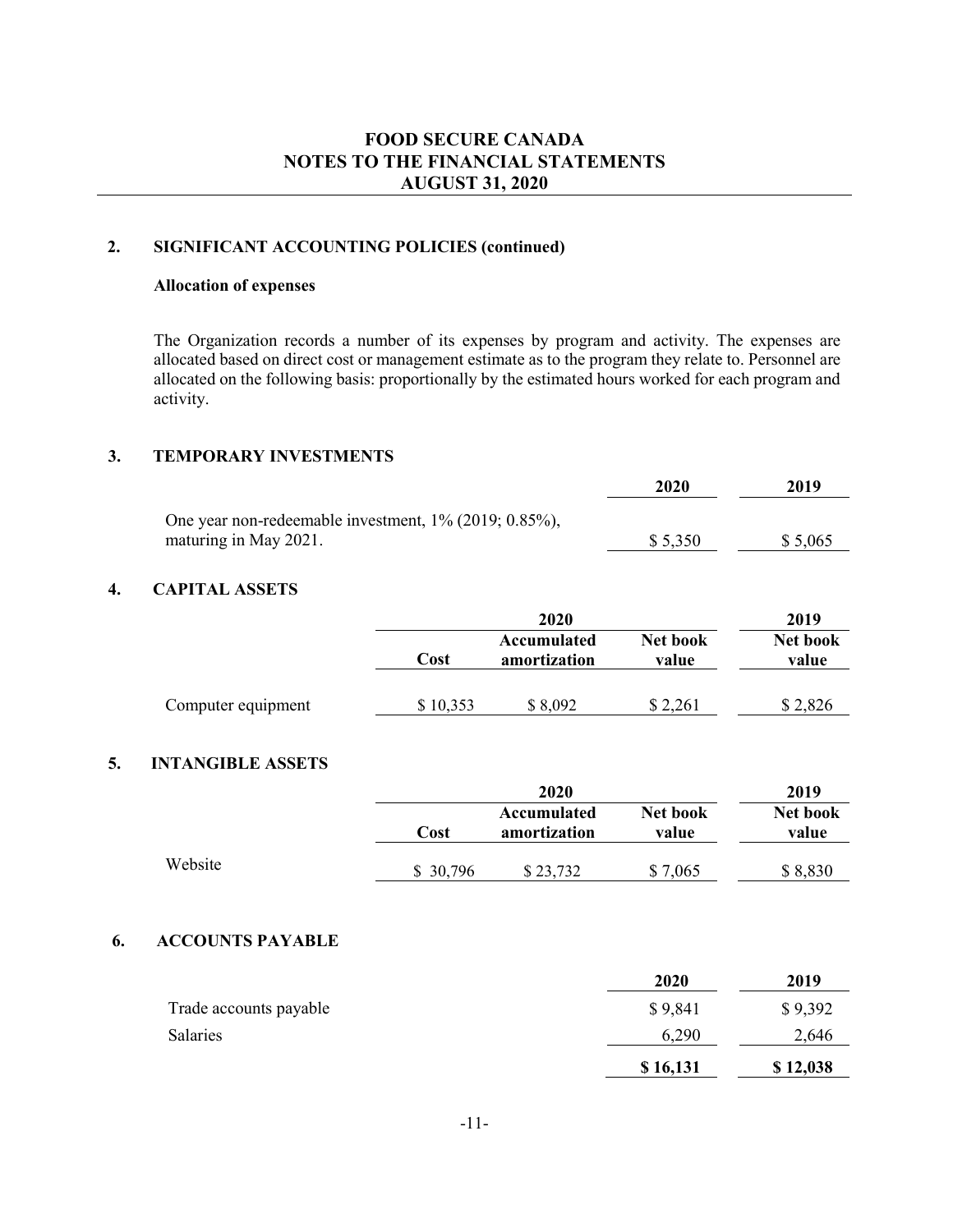## **7. DEFERRED ASSEMBLY COSTS/REVENUES**

The National Assembly is an event that takes place every 2 years. The Assembly gathers people and organizations from all over to address all the current issues that relate to FSC. Funds used to support projects involving Indigenous and Northern delegates are folded into the Assembly activities. The association defers all costs/revenues related to the assembly. The costs/revenues are recorded in the statement of earnings only when the event has taken place and the revenues are earned. The following schedule lists the costs and revenues that have been deferred relating to the assembly.

Schedule for costs:

|                        |              |             |             |            | Total       | Total        |
|------------------------|--------------|-------------|-------------|------------|-------------|--------------|
|                        | Registration | Grant       | Sponsorship | Sales      | 2020        | 2019         |
| <b>Opening Balance</b> | \$<br>$---$  | S.<br>$---$ | S.<br>$---$ | S<br>$---$ | S.<br>$---$ | 75,097<br>S. |
| Less: amount           |              |             |             |            |             |              |
| recognized as costs    |              |             |             |            |             |              |
| in the year            |              |             |             |            |             | (75,097)     |
| Plus: amount           |              |             |             |            |             |              |
| received related to    |              |             |             |            |             |              |
| the following year     |              |             |             |            |             |              |
| <b>Closing Balance</b> |              |             |             |            |             | Œ            |

Schedule for revenues:

| <b>Closing Balance</b>                              | $S = -$ | $- - -$  |
|-----------------------------------------------------|---------|----------|
| Plus: amount received related to the following year |         |          |
| Less: amount recognized as revenue in the year      |         | (75,097) |
| <b>Opening Balance</b>                              |         | 75,097   |
|                                                     | 2020    | 2019     |
|                                                     | Total   | Total    |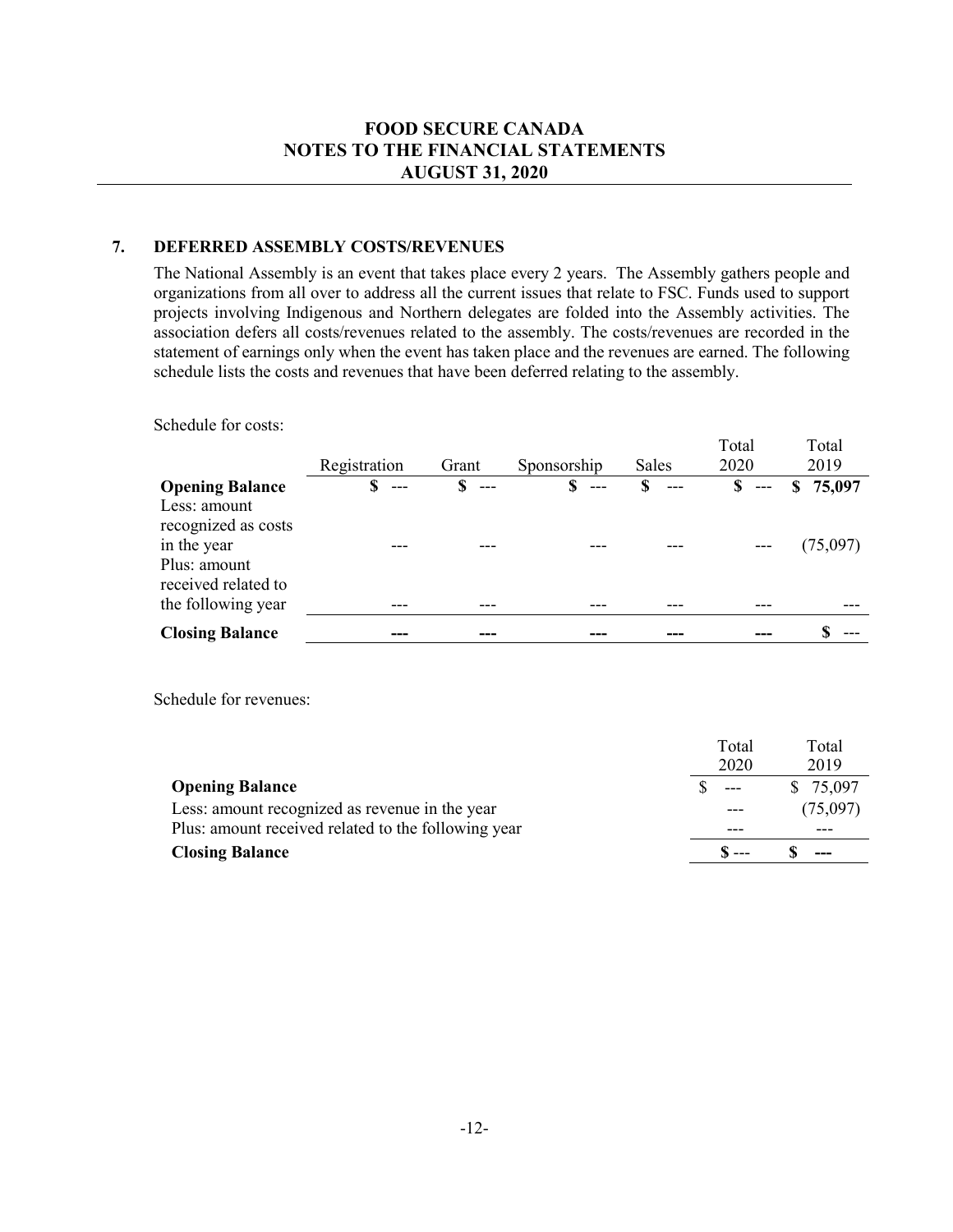## **8. DEFERRED CONTRIBUTIONS/REVENUES**

The deferred contributions represent unused resources received during the year for specific activities. The amount shall be considered as income in the following year. Changes in deferred contributions are:

|                                                           | Children and<br>Food<br>Contributions | Eat<br>Think<br>Vote | Interpares   | <b>SDG</b> | <b>ISED</b> | Total<br>2020 | Total<br>2019 |
|-----------------------------------------------------------|---------------------------------------|----------------------|--------------|------------|-------------|---------------|---------------|
| <b>Opening Balance</b>                                    | 19,958<br>\$                          | \$13,526             | 10,000<br>\$ | $S - -$    | $S$ ---     | \$43,484      | \$29,202      |
| Less: amount<br>recognized as<br>revenue in the<br>year   | (19,958)                              | (13,526)             | (10,000)     |            |             | (43, 484)     | (29,202)      |
| Plus: amount<br>received related to<br>the following year | 15,459                                |                      |              | 66,978     | 28,740      | 111,177       | 43,484        |
| <b>Closing Balance</b>                                    | 15,459                                |                      | ---          | 66,978     | 28,740      | 111,177       | \$43,484      |

## **9. ALLOCATION OF COSTS**

The allocation of personnel salaries are on time and effort related to the program or activity and in the absence of tangible cost drivers the salaries are based on management's best estimate as to the time and effort required to be allocated to the program and activity. All direct cost are charged to the program as incurred and all other costs that are not specifically identifiable to a program or activity are allocated based on management's best estimate.

## **10. FINANCIAL INSTRUMENTS**

#### **Risk and concentrations**

The Organization is exposed to various risks through its financial instruments, without being exposed to concentrations of risk. The following analysis provides a measure of the Organization's risk exposure as at August 31, 2020.

#### **Liquidity risk**

Liquidity risk is the risk that an entity will encounter difficulty in meeting obligations associated with financial liabilities. The Organization is exposed to this risk mainly in respect of its accounts payable and may experience immaterial cash management challenges.